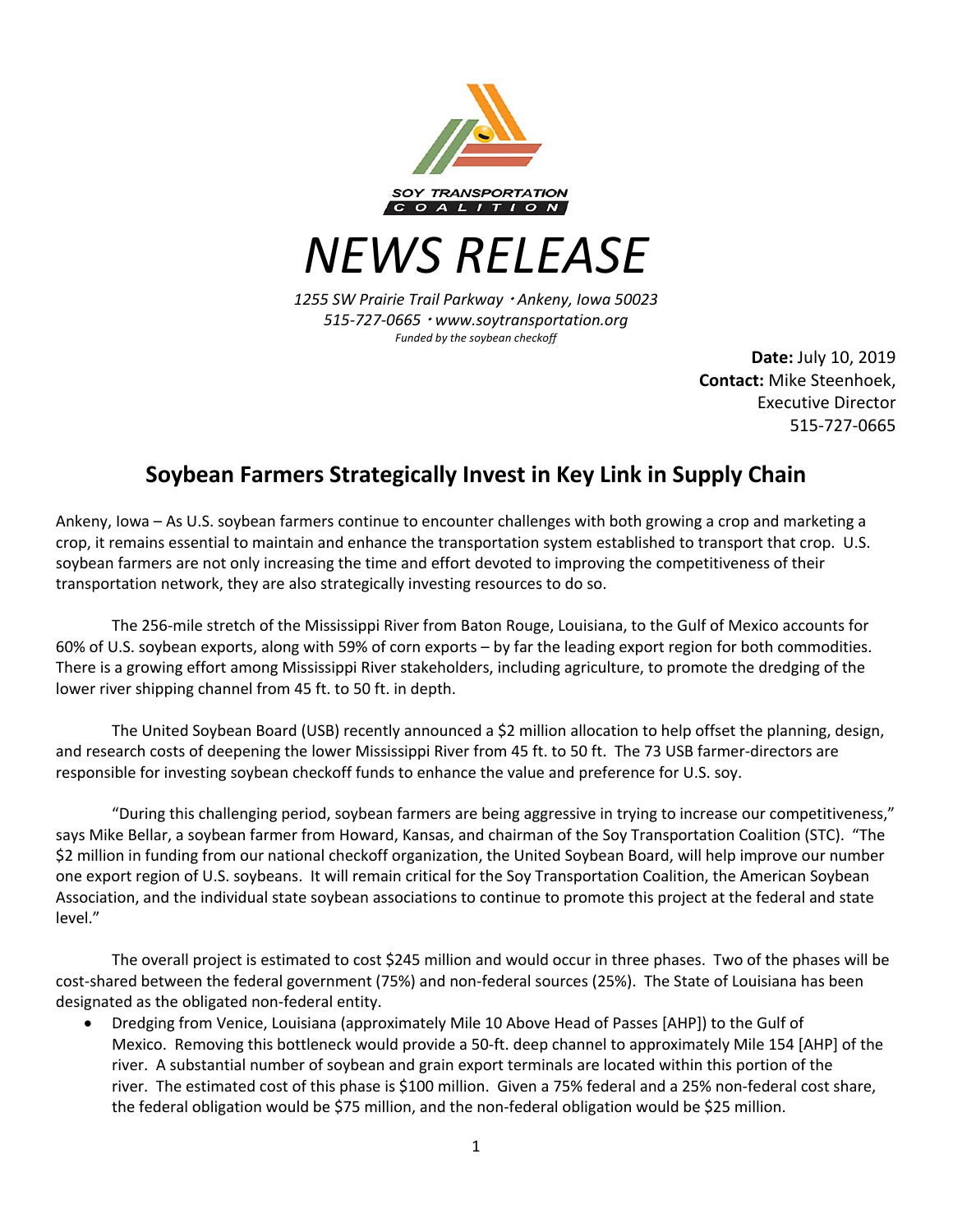- Dredging from Mile 154 AHP to Baton Rouge, Louisiana (Mile 232 AHP). The remaining soybean and grain export terminals would be included in the 50-ft. shipping channel upon completion of this phase. The estimated cost of this phase is \$65 million. Given a 75% federal and a 25% non-federal cost share, the federal obligation would be \$48.75 million, and the non-federal obligation would be \$16.25 million.
- The relocation of pipelines buried under the northern portion of the shipping channel. The estimated \$80 million cost of doing so would be split evenly between the State of Louisiana and the pipeline owners.

USB is allocating the \$2 million to help offset planning, design, and research costs, combined with approximately \$21 million in federal funding and \$7.5 million in funding from the State of Louisiana to initiate the first year's work of the project (i.e. commencing the deepening of the river from Venice, Louisiana, to the Gulf of Mexico). While the State of Louisiana has provided its initial \$7.5 million allocation of matching funds, the federal government has yet to approve its approximately \$21 million in initial funding.

Recent research conducted by the Soy Transportation Coalition concludes that shipping costs for soybeans from Mississippi Gulf export terminals would decline 13 cents per bushel (\$5 per metric ton) if the lower Mississippi River is dredged to 50 ft. A deeper river will allow both larger ships to be utilized and current ships being utilized to be loaded with more revenue-producing freight.

The research also identifies the impact on interior basis – the difference between the local price a farmer receives and the market value established by the Chicago Board of Trade – for soybeans in 31 states if the lower Mississippi River shipping channel is dredged. It is well established that farmers located in closer proximity to the nation's inland waterways and barge transportation enjoy a positive or less negative basis vs. soybeans grown in areas further removed. As a rule, the less-costly and more efficient the supply chain is subsequent to farmers delivering their soybeans, the higher value a farmer will receive for the bushels of soybeans produced. The STC directed the researchers to produce basis maps for soybean-producing states located adjacent to navigable inland waterways – highlighting the current situation and how basis could improve for soybean farmers if the lower Mississippi River shipping channel is dredged to 50 ft.



**State Example: Illinois Soybean Basis Pre and Post Lower Mississippi River Deepening (September through November)**